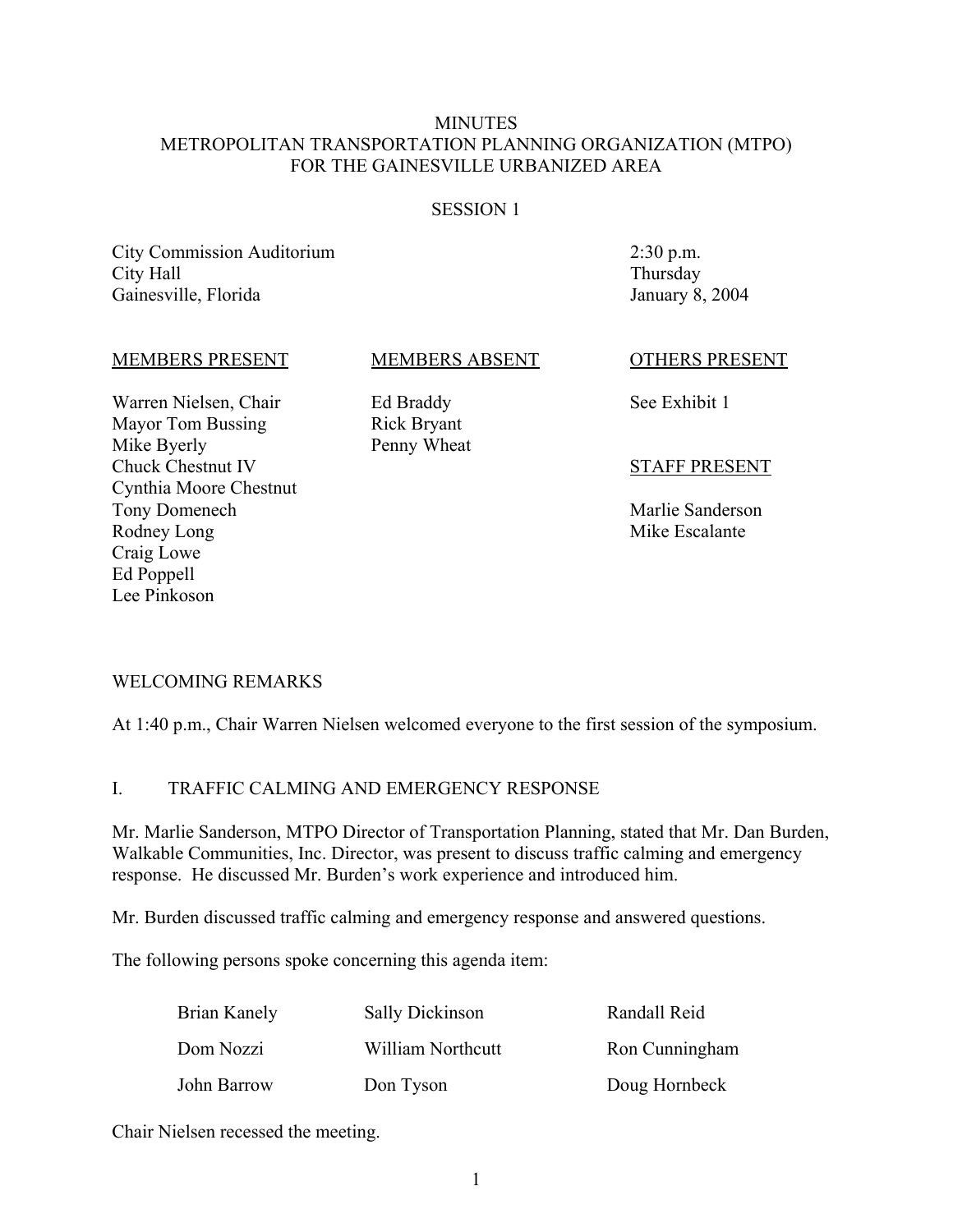#### SESSION 2

Jack Durrance Auditorium Alachua County Administration Building Gainesville, Florida

#### MEMBERS PRESENT

#### MEMBERS ABSENT

Warren Nielsen, Chair Ed Braddy Rick Bryant Mayor Tom Bussing Mike Byerly Chuck Chestnut IV Cynthia Moore Chestnut Tony Domenech Craig Lowe Ed Poppell Aage Schroder Lee Pinkoson

Rodney Long Penny Wheat

5:30 p.m. Thursday January 8, 2004

#### OTHERS PRESENT

See Exhibit 2

#### STAFF PRESENT

Marlie Sanderson Thomas Hill Mike Escalante

#### CALL TO ORDER

Chair Warren Nielsen called the meeting to order at 5:30 p.m.

#### III. SYMPOSIUM PANEL PRESENTATIONS

Mr. Sanderson stated that Mr. Dan Burden, Walkable Communities, Inc. and Mr. Walter Kulash, Glatting, Jackson et al, will each be given about 40 minutes to discuss Symposium topics. He noted that Mr. Randal O'Toole, Thoreau Institute Senior Economist, was unable to attend the meeting. He introduced Mr. Burden.

Mr. Burden discussed:

- 1. appropriate urban travel speeds;
- 2. travel lane width and capacity;
- 3. travel lane width and safety;
- 4. pedestrian emphasis zones (villages);
- 5. whether big boxes work in non-sprawl environments;
- 6. key transportation components of retail village centers; and
- 7. key transit/pedestrian-friendly design elements, patterns and features.

Mr. Sanderson introduced Mr. Kulash.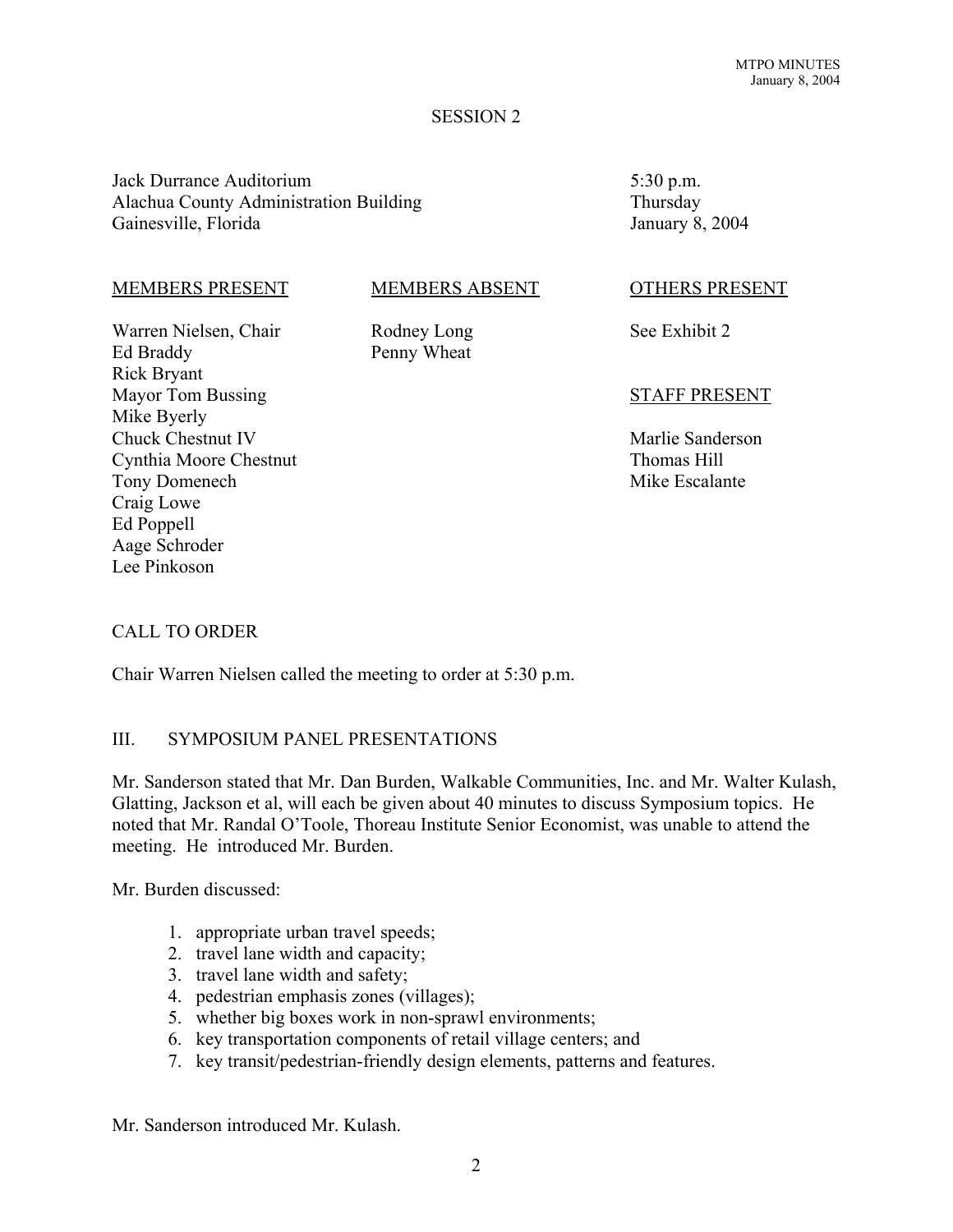#### Mr. Kulash discussed:

- 1. transportation network capacity and congestion;
- 2. traffic speed-traffic flow relationship;
- 3. lane width relationship to capacity, speed and crashes/safety;
- 4. conventional suburban development patterns;
- 5. smart growth strategies and examples; and
- 6. unintended impacts of traffic congestion.

A member of the MTPO discussed some material on smart growth strategies that were provided by Mr. O'Toole.

## II. APPROVAL OF THE MEETING AGENDA AND CONSENT AGENDA

Mr. Sanderson noted that there was a quorum of the MTPO present and that the MTPO could address the consent agenda and meeting agenda.

## **ACTION: Commissioner Byerly moved to approve the consent agenda and the meeting agenda. Commissioner Domenech seconded; motion passed unanimously.**

## IV BREAK

Commissioner Nielsen recessed the meeting at 7:05. He reconvened the meeting at 7:25.

#### V. QUESTIONS FOR PANEL

Mr. Burden and Mr. Kulash answered questions from the MTPO members and audience.

The following persons from the audience spoke or asked questions concerning this agenda item:

Ruth Steiner Deborah Butler Darlene Pifalo

#### VI. BUILDER/DEVELOPER REPRESENTATIVES

Mr. Bob Rowe, Haile Plantation Developer, Mr. David Coffey, Attorney-at-Law, and Mr. Barry Rutenberg, Rutenberg Homes Principal, discussed symposium issues and topics.

A member of the MTPO noted that Mr. David Miller, Gainesville Home Builders Association President, was in the audience and that he may offer some additional commentary.

Chair Nielsen invited Mr. Miller to speak.

Mr. Miller discussed developers' need to be flexible and to be able to respond to the market.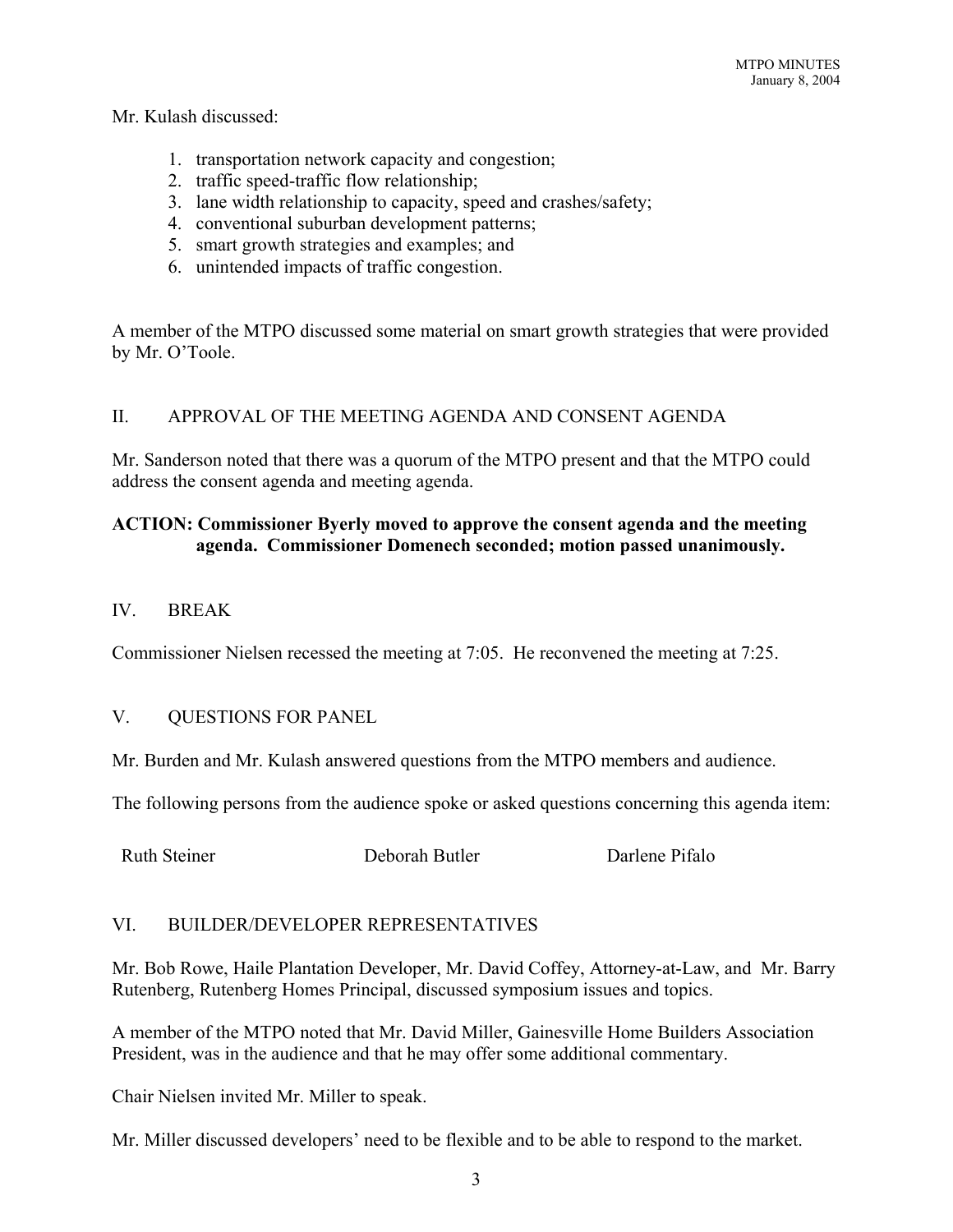## VII. TOUR OF FLORIDA CITIES

Mr. Sanderson reported on MTPO staff's tour of Florida cities that have experienced an increase in economic activity and development in their downtown area. He discussed visits to Deland, New Smyrna, Ft. Pierce, West Palm Beach and Ft. Lauderdale.

Chair Nielsen stated that the transportation system should offer choices. He stated that he visited Norfolk, Virginia and observed that the city has revitalized. He discussed some photos of Portsmouth, Virginia.

Mr. Sanderson said that he does not have any economic impact data for the cities that were toured. He added that he did not know whether these areas used tax increment financing incentives.

## VIII. ELECTION OF MTPO OFFICERS

Mr. Sanderson stated that the MTPO needed to elect a Chair, Vice-Chair and Secretary/Treasurer for the coming year. He identified the current officers and noted that the MTPO Chair traditionally alternates between the City Commission and County Commission.

# **ACTION: Commissioner Lowe moved to elect Commissioner Byerly as the MTPO Chair. Commissioner Pinkoson seconded; motion passed unanimously.**

## **ACTION: Commissioner Pinkoson moved to elect Commissioner Chuck Chestnut as the MTPO Vice-Chair. Commissioner Bryant seconded; motion passed unanimously.**

## **ACTION: Commissioner Lowe moved to elect Commissioner Long as the MTPO Secretary/ Treasurer. Commissioner Pinkoson seconded; motion passed unanimously.**

Chair Nielsen passed the gavel to Commissioner Byerly.

Chair Byerly presented Commissioner Nielsen a plaque and thanked him for his service as MTPO Chair.

#### IX. COMMENTS

### A. MTPO MEMBER COMMENTS

A member of the MTPO thanked Commissioner Nielsen for his service as MTPO Chair.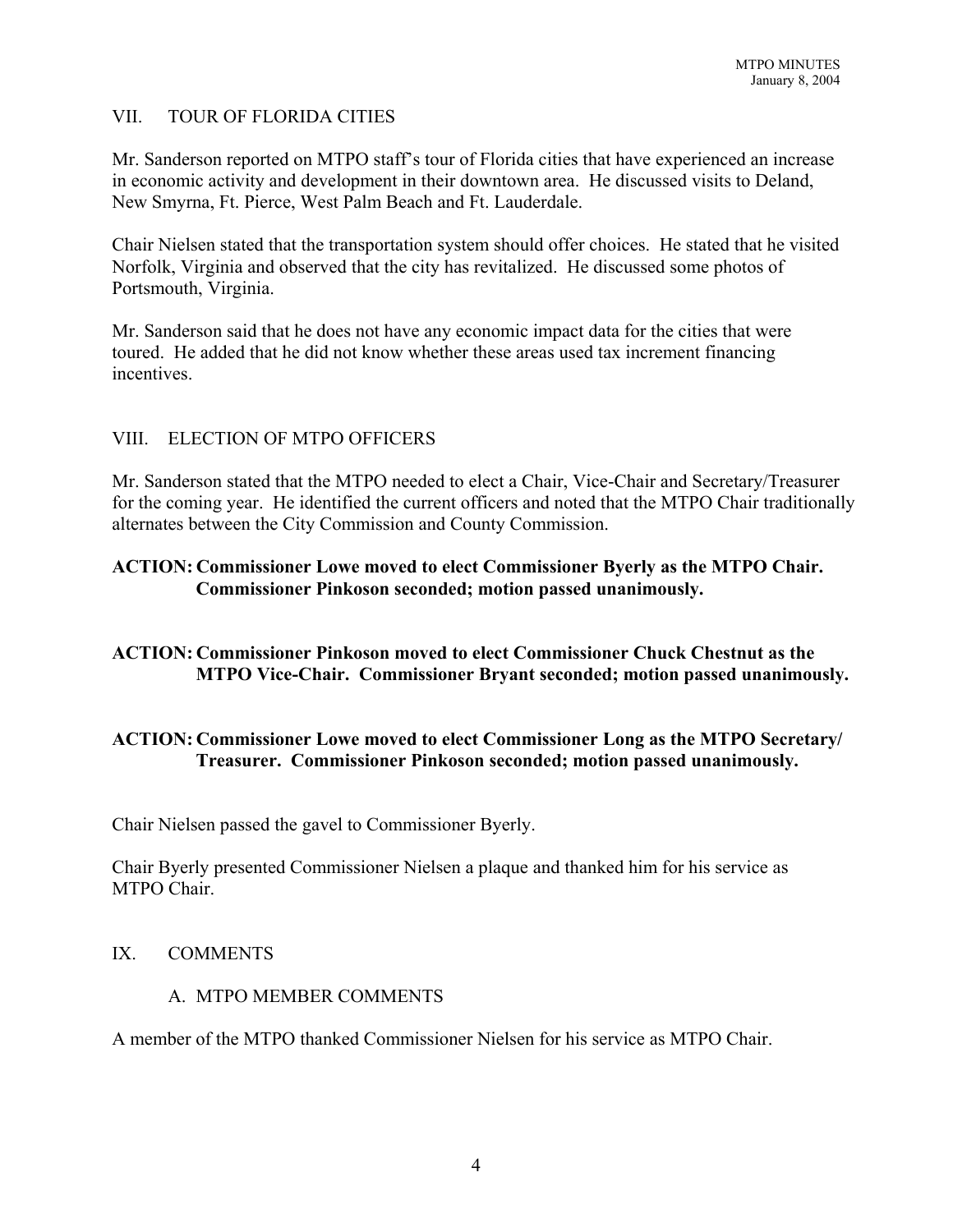# B. CITIZENS COMMENTS

There were no comments.

# C. CHAIR'S REPORT

There were no comments.

# ADJOURNMENT

Chair Byerly adjourned the meeting at 9:05 p.m.

Date Rodney Long, Secretary/Treasurer

 $\mathcal{L}_\text{max}$  , and the contribution of the contribution of the contribution of the contribution of the contribution of the contribution of the contribution of the contribution of the contribution of the contribution of t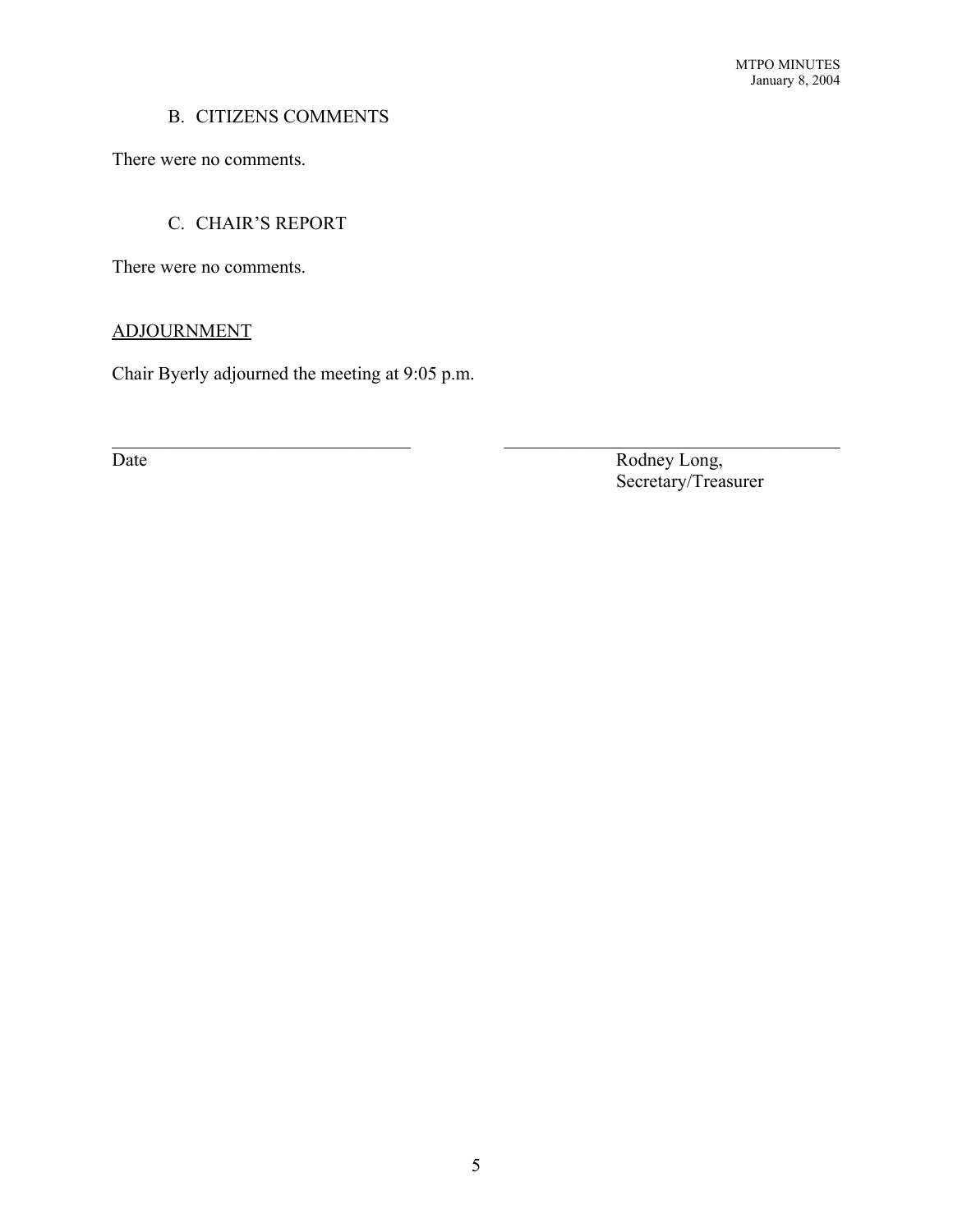# **EXHIBIT 1**

| <b>Interested Citizens</b> | <b>Florida Department</b><br>of Transportation | <b>Alachua County</b> | <b>City of Gainesville</b> |
|----------------------------|------------------------------------------------|-----------------------|----------------------------|
| Nell Anderson              | Doreen Joyner-Howard                           | Dave Cerlanik         | <b>Wayne Bowers</b>        |
| John Barrow                | Suraya Teeple                                  | Lt. Ryan Cox          | Eric Bredfeldt             |
| Dan Burden                 |                                                | Michael Fay           | <b>Brian Kanely</b>        |
| Ron Cunningham             |                                                | <b>Bill Lecher</b>    | Phil Mann                  |
| Gerry Dedenbach            |                                                | Sam Middleton         | <b>Bill Northcutt</b>      |
| Laura Dedenbach            |                                                | Kathleen Pagan        | Dom Nozzi                  |
| <b>Sally Dickinson</b>     |                                                | Randall Reid          | Doug Robinson              |
| <b>Kathy Driggers</b>      |                                                | John Sabatella        | <b>Teresa Scott</b>        |
| Phil Emmer                 |                                                | Lt. Don Tyson         | <b>Richard Williams</b>    |
| <b>Lowell Garrett</b>      |                                                |                       |                            |
| <b>Beverly Gehman</b>      |                                                |                       |                            |
| Sharon Hawkey              |                                                |                       |                            |
| Doug Hornbeck              |                                                |                       |                            |
| Lewis King                 |                                                |                       |                            |
| Donna Mayes                |                                                |                       |                            |
| <b>Chandler Otis</b>       |                                                |                       |                            |
| <b>Alison Painter</b>      |                                                |                       |                            |
| <b>Bob Reller</b>          |                                                |                       |                            |

\* By telephone

\\Mike\public\em04\mtpo\minutes\jan08.wpd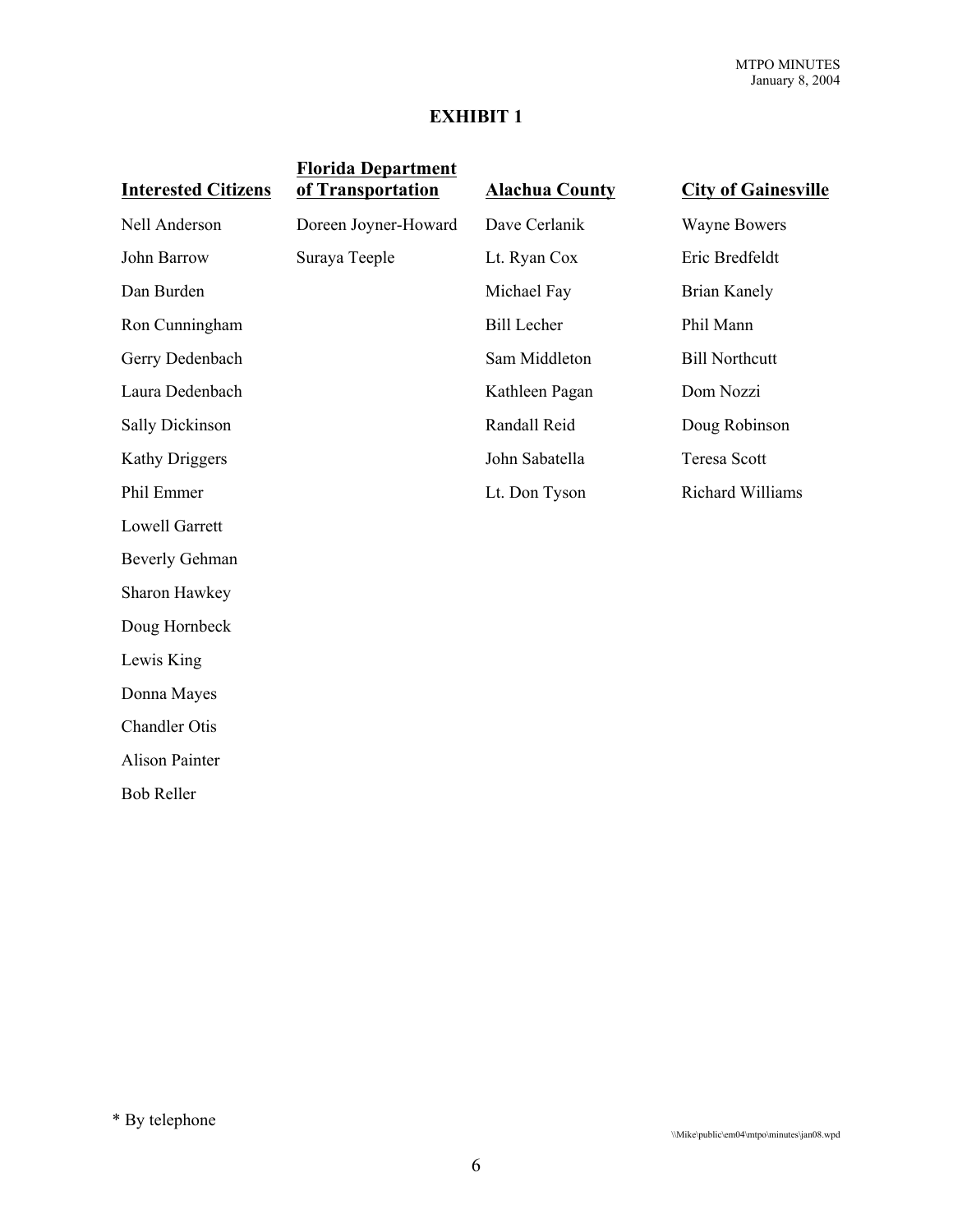# **EXHIBIT 2**

| <b>Interested Citizens</b>     | <b>Florida Department</b><br>of Transportation | <b>Alachua County</b> | <b>City of Gainesville</b> |
|--------------------------------|------------------------------------------------|-----------------------|----------------------------|
| John Barrow                    | Doreen Joyner-Howard                           | David Cerlanik        | Eric Bredfeldt             |
| Rob Brinkman                   | Suraya Teeple                                  | Michael Fay           | <b>Wayne Bowers</b>        |
| Dan Burden                     |                                                | Randall Reid          | <b>Brian Kanely</b>        |
| Deborah Butler                 |                                                | John Sabatella        | Debbie Leistner            |
| Linda Crider                   |                                                |                       | Phil Mann                  |
| David Coffey                   |                                                |                       | <b>Shenley Neely</b>       |
| <b>Sally Dickinson</b>         |                                                |                       | <b>Bill Northcutt</b>      |
| Ben Fein                       |                                                |                       | Dom Nozzi                  |
| <b>Beverly Gehman</b>          |                                                |                       | Doug Robinson              |
| Amanda Hall                    |                                                |                       | <b>Teresa Scott</b>        |
| Sharon Hawkey                  |                                                |                       | Richard Williams           |
| Doug Hornbeck                  |                                                |                       |                            |
| <b>Betsy Hurst</b>             |                                                |                       |                            |
| Matthew Hurst                  |                                                |                       |                            |
| Navin Jani                     |                                                |                       |                            |
| Justin Kristan                 |                                                |                       |                            |
| Walter Kulash                  |                                                |                       |                            |
| Linda McGurn                   |                                                |                       |                            |
| David Miller                   |                                                |                       |                            |
| Ron Nichols                    |                                                |                       |                            |
| Darlene Pilafo                 |                                                |                       |                            |
| <b>Brad Pollitt</b>            |                                                |                       |                            |
| Jon Reiskind                   |                                                |                       |                            |
| Julia Reiskind                 |                                                |                       |                            |
| <b>Bob Reller</b>              |                                                |                       |                            |
| <b>Barry Rutenberg</b>         |                                                |                       |                            |
| Ward Scott                     |                                                |                       |                            |
| Mark Warring<br>* By telephone |                                                |                       |                            |